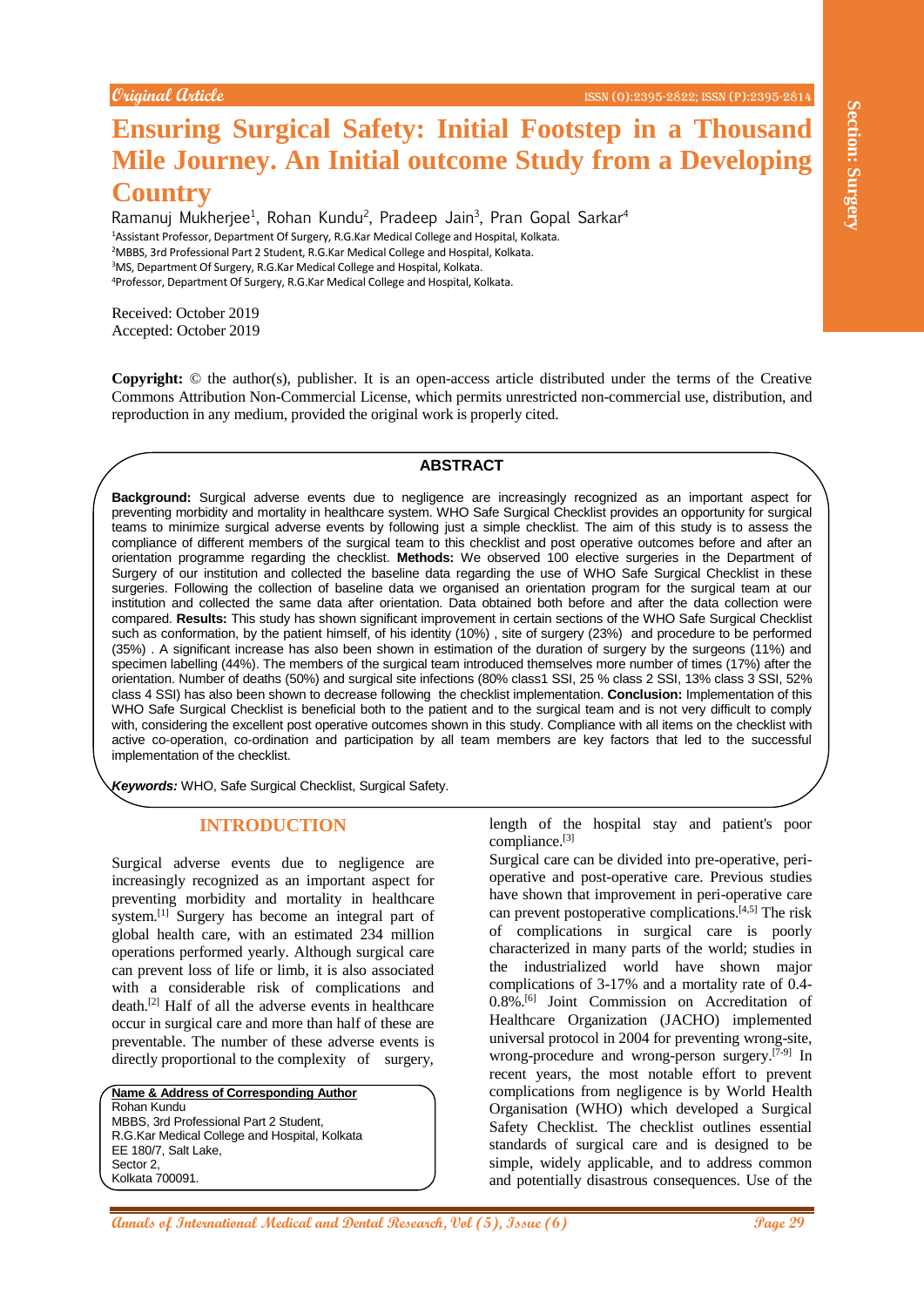checklist can identify the gaps in perioperative care and can establish or confirm adherence to proven standards of care that can improve surgical results and decrease death and complications.

## **MATERIALS AND METHODS**

**Annals on Equipper System and The University can be a set of the system and the system and the system and the system and the system and the system and the system and the system and the system and the system and the system** A prospective interventional, non-comparative, nonrandomised outcome study was conducted at R.G.Kar Medical College and Hospital, Kolkata over a period of 18 months from March 2017 to September 2018. It is a premiere teaching and tertiary care hospital catering to a large and heterogeneous population. This study was done to assess the use of WHO Safe Surgical Checklist, compliance and its effectiveness in reducing complications and final outcome of the patients after surgery.

This study began on March, 2017 by observing 100 sequential cases of surgery of one particular surgical unit in the elective surgical settings of general surgical operation theatres at R.G Kar Medical College. These 100 cases were observed and Pre designed proformas based on WHO Safe Surgical Checklist were filled using a likert score. This constituted the baseline data of the study.

After collection and computation of the baseline data, the magnitude of the problem was assessed.

Following the baseline data collection, we organised a orientation program on the use and implementation of WHO Safe Surgical checklist for the multidisciplinary surgical unit consisting of Surgeons, anaesthesiologists, O.T technicians and nursing staff.

Following the orientation program we followed 100 cases of elective surgery of the same surgical unit we observed earlier during the baseline data collection phase who attended the orientation program on the use of WHO Safe Surgical Checklist. Data were collected and analysed using the same format as used during the baseline data collection phase.

Apart from observing the surgeries for data collection all these patients were followed up for post surgical outcomes.

All the 100 cases of surgery observed for data collection  $(N = 100)$  were elective surgeries, excluding the emergency surgeries and surgeries where the patient did not give consent. All health care providers of the surgical team were also included in the study after obtaining written consent from them.

The data were coded, cleaned, entered and analysed using the Graphpad Quickcalcs method. Baseline comparisons were performed using Chi Square tests. A two sided 'p value' of 0.05 was considered statistically significant.

Ethical clearance and official permission was secured from the Institutional Ethics Committee of R.G.Kar Medical College and Hospital.

## **RESULTS**

The total number of surgeries observed were 100, during the period of our study.These are all general surgical cases routinely done in our hospital. The data before the implementation and after the implementation of checklist were observed and outcome in terms of compliance to the items of the checklist and complications before and after the checklist was compared.

100 cases were studied in which it was seen that for 99 cases nurse confirms that the patient confirms his/her identity both before and after the checklist, anaethetist confirms the same in 95 cases before and in 99 cases after the checklist orientation program. The same data was 77 and 87 when asked by the surgeon. The improvement in outcome was that 0 and 4%.Improvement amongst surgeons were 10% [Table 1]

Before the Checklist was implemented, in only 5 number of cases nurse ensured that the patient confirmed the site, which improved to 21 cases after the Checklist orientation. The same question was asked by anesthetist and the results were 20 and 43 times before and after the checklist orientation the same results were 90 and 96 consequently before and after when the question was asked to surgeons.

97 number of times nurse asked the patient to confirm the operative site after the checklist as compared to 95 number of times before the checklist orientation, anesthetists asked the same 73 and 86 number of times before and after the Checklist, surgeons done the same 42 number of times before and 77 times after the procedure.

Nurses confirmed the patient's consent in all cases both before and after the implementation of the checklist, whereas anesthetist confirmed the consent in 95 number of cases both the time, surgeons done the same in 93 times before the checklist which improved slightly to 95 cases after the checklist.

In our study we found that nurse and anesthetist did not confirm even in a single case that the site is marked or not, before the checklist, which improved a bit. To 5 cases in which nurses confirm the same after the checklist. Surgeons confirmed it 23 number of cases before and 29 number of cases after the checklist.

No significant change found in the item whether anaesthesia machine and medication checked or not as nurses done it 70 number of cases after the checklist as compare to 67 before the checklist, anesthetists done it in 96 and 98 number of cases, and surgeons in 13 and 11 number of cases after and before the checklist.

Anesthetist confirmed in all cases that the pulse oxymeter on the patient and is functioning, both before and after the checklist. Nurses did the same in 85 and 91 number of cases before and after the checklist respectively, surgeons done it in 76 and 79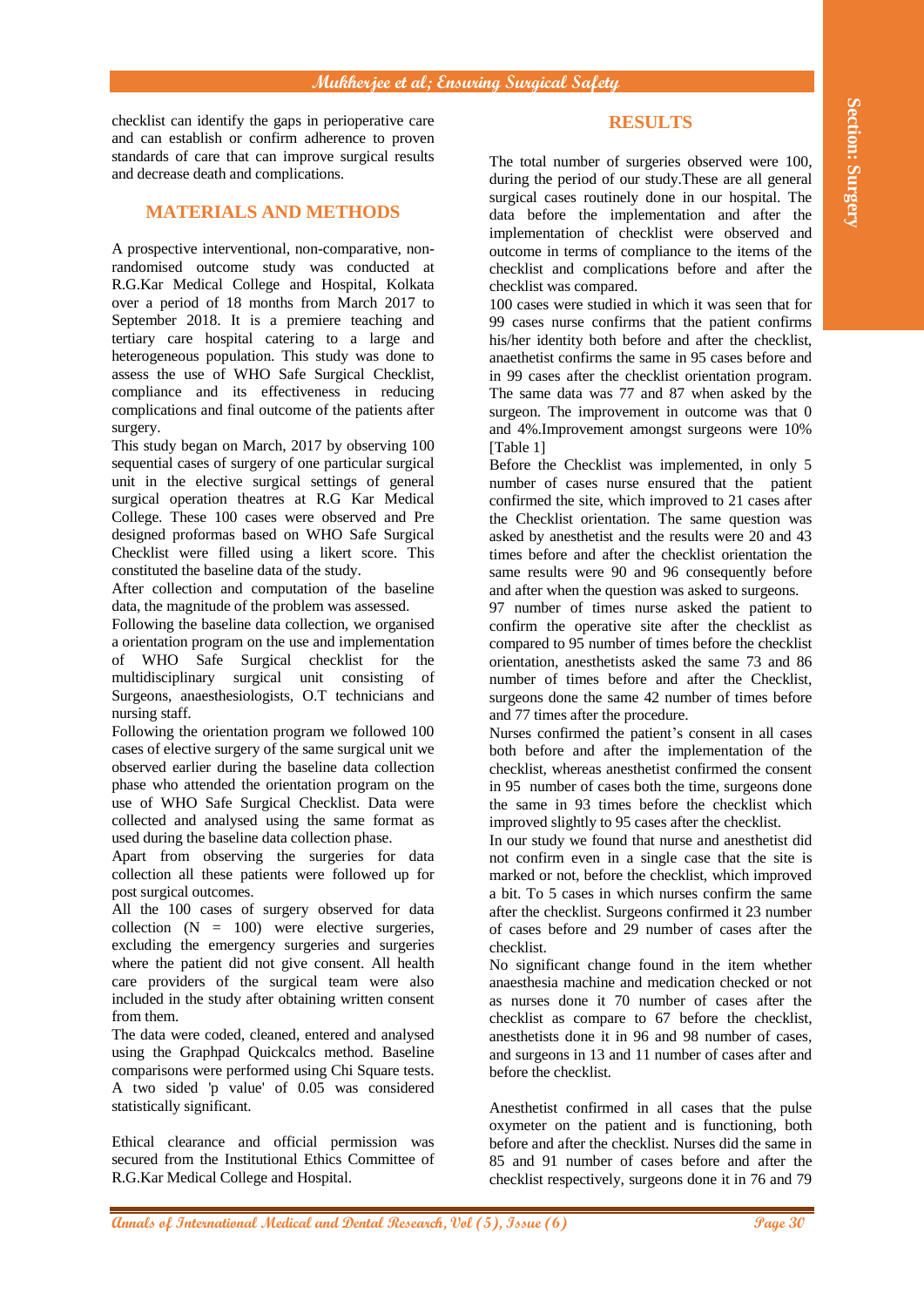| Section: Surgery |                                                                                                                                                        | in 75 cases before and in 80 cases after the checklist | orientation program. The same data was 90 and 96<br>75 number of cases surgeon anticipated critical<br>events before and in 83 number of cases after the<br>In 100 cases studied 77 number of cases surgeon<br>anticipated duration before and in 83 number of<br>cases after the checklist orientation.<br>89 number of cases surgeon anticipated blood loss<br>before and in 95 number of cases after the checklist<br>88 number of cases anesthetist anticipated patient<br>specific concern before and in 93 number of cases | when asked by the surgeon.<br>checklist orientation.<br>orientation. |                                                      | number of cases before and after the checklist<br>orientation respectively.<br>Whether the patient have known allergy ,confirmed<br>by nurses in very few cases 3 and 6 number of cases<br>before and after the checklist, by anesthetists in 56<br>and 63 number of cases and by surgeons in 89 and<br>95 number of cases before and after the checklist<br>orientation respectively<br>Difficult airway/aspiration risk issue is addressed<br>mostly by anesthetist in 95 and 96 number of cases<br>pre and post checklist respectively, surgeons done<br>this 66 and 71 number of times, 24 and 19 number<br>of times by the nurses pre and post checklist.<br>In our study risk of blood loss more than 500ml, |                                                                                                                                                                                                                                                                                                                        |  |  |
|------------------|--------------------------------------------------------------------------------------------------------------------------------------------------------|--------------------------------------------------------|----------------------------------------------------------------------------------------------------------------------------------------------------------------------------------------------------------------------------------------------------------------------------------------------------------------------------------------------------------------------------------------------------------------------------------------------------------------------------------------------------------------------------------|----------------------------------------------------------------------|------------------------------------------------------|--------------------------------------------------------------------------------------------------------------------------------------------------------------------------------------------------------------------------------------------------------------------------------------------------------------------------------------------------------------------------------------------------------------------------------------------------------------------------------------------------------------------------------------------------------------------------------------------------------------------------------------------------------------------------------------------------------------------|------------------------------------------------------------------------------------------------------------------------------------------------------------------------------------------------------------------------------------------------------------------------------------------------------------------------|--|--|
|                  |                                                                                                                                                        |                                                        | 95 number of cases Nurse raise equipment issues<br>before and in 92 number of cases after the checklist<br>75 number of cases surgeon ensure that essential<br>imaging are displayed before and in 85 number of                                                                                                                                                                                                                                                                                                                  | after the checklist orientation.<br>orientation.                     |                                                      |                                                                                                                                                                                                                                                                                                                                                                                                                                                                                                                                                                                                                                                                                                                    | issue was addressed mostly by surgeons equally<br>before and after the checklist in 99 cases , for<br>and the nurse it was 87 and 91 and for nurse it was 33<br>and 28 before and after the checklist orientation.<br>The result of our study regarding introduction of<br>team members only 11 times nurses introduce |  |  |
|                  | cases after the checklist orientation.<br>50 number of cases nurses done the same before and<br>in 60 number of cases after the checklist orientation. |                                                        |                                                                                                                                                                                                                                                                                                                                                                                                                                                                                                                                  |                                                                      |                                                      | themselves after the checklist as compared to 7<br>before the checklist orientation, anesthetist as well                                                                                                                                                                                                                                                                                                                                                                                                                                                                                                                                                                                                           |                                                                                                                                                                                                                                                                                                                        |  |  |
|                  |                                                                                                                                                        |                                                        |                                                                                                                                                                                                                                                                                                                                                                                                                                                                                                                                  |                                                                      |                                                      |                                                                                                                                                                                                                                                                                                                                                                                                                                                                                                                                                                                                                                                                                                                    |                                                                                                                                                                                                                                                                                                                        |  |  |
|                  |                                                                                                                                                        |                                                        | In 10 cases an esthetist ensure that essential imaging<br>are displayed before and in 30 number of cases after                                                                                                                                                                                                                                                                                                                                                                                                                   |                                                                      |                                                      |                                                                                                                                                                                                                                                                                                                                                                                                                                                                                                                                                                                                                                                                                                                    | introduce themselves in only 21 cases after the<br>checklist and 4 before the checklist, surgeons done<br>this 16 and 23 number of cases.                                                                                                                                                                              |  |  |
|                  |                                                                                                                                                        |                                                        |                                                                                                                                                                                                                                                                                                                                                                                                                                                                                                                                  | the checklist orientation.                                           |                                                      |                                                                                                                                                                                                                                                                                                                                                                                                                                                                                                                                                                                                                                                                                                                    | 100 cases were studied in which it was seen that for                                                                                                                                                                                                                                                                   |  |  |
|                  |                                                                                                                                                        |                                                        | There were 4 cases having class 1 surgical site                                                                                                                                                                                                                                                                                                                                                                                                                                                                                  |                                                                      |                                                      |                                                                                                                                                                                                                                                                                                                                                                                                                                                                                                                                                                                                                                                                                                                    | 65 cases nurse confirms that the patient name,                                                                                                                                                                                                                                                                         |  |  |
|                  | infections (SSI) after the orientation of the checklist<br>as compared to 5 cases before the orientation of                                            |                                                        |                                                                                                                                                                                                                                                                                                                                                                                                                                                                                                                                  |                                                                      |                                                      |                                                                                                                                                                                                                                                                                                                                                                                                                                                                                                                                                                                                                                                                                                                    | procedure and where the incision will be made<br>before and 56 cases after the checklist, anaethetist                                                                                                                                                                                                                  |  |  |
|                  |                                                                                                                                                        |                                                        |                                                                                                                                                                                                                                                                                                                                                                                                                                                                                                                                  |                                                                      | confirms the same in 57 cases before and in 64 cases |                                                                                                                                                                                                                                                                                                                                                                                                                                                                                                                                                                                                                                                                                                                    |                                                                                                                                                                                                                                                                                                                        |  |  |
|                  |                                                                                                                                                        |                                                        | checklist, 6 and 8 cases of class 2 SSI before and                                                                                                                                                                                                                                                                                                                                                                                                                                                                               |                                                                      |                                                      |                                                                                                                                                                                                                                                                                                                                                                                                                                                                                                                                                                                                                                                                                                                    |                                                                                                                                                                                                                                                                                                                        |  |  |
|                  |                                                                                                                                                        |                                                        | after the orientation, 15 and 13 cases of class 3 SSI,                                                                                                                                                                                                                                                                                                                                                                                                                                                                           |                                                                      |                                                      |                                                                                                                                                                                                                                                                                                                                                                                                                                                                                                                                                                                                                                                                                                                    | after the checklist orientation program, In case of                                                                                                                                                                                                                                                                    |  |  |
|                  |                                                                                                                                                        |                                                        | and 32 and 67 cases of class 4 SSI respectively                                                                                                                                                                                                                                                                                                                                                                                                                                                                                  |                                                                      |                                                      |                                                                                                                                                                                                                                                                                                                                                                                                                                                                                                                                                                                                                                                                                                                    | surgeons the values were 34 and 44 before and after                                                                                                                                                                                                                                                                    |  |  |
|                  |                                                                                                                                                        |                                                        | before and after the checklist was implemented.                                                                                                                                                                                                                                                                                                                                                                                                                                                                                  |                                                                      |                                                      |                                                                                                                                                                                                                                                                                                                                                                                                                                                                                                                                                                                                                                                                                                                    | orientation.                                                                                                                                                                                                                                                                                                           |  |  |
|                  |                                                                                                                                                        |                                                        |                                                                                                                                                                                                                                                                                                                                                                                                                                                                                                                                  |                                                                      | [Table $2$ ]                                         |                                                                                                                                                                                                                                                                                                                                                                                                                                                                                                                                                                                                                                                                                                                    | 100 cases were studied in which it was seen that for                                                                                                                                                                                                                                                                   |  |  |
|                  |                                                                                                                                                        |                                                        | In our study there were 2 deaths observed after the<br>orientation as compared to 4 before the checklist                                                                                                                                                                                                                                                                                                                                                                                                                         |                                                                      |                                                      |                                                                                                                                                                                                                                                                                                                                                                                                                                                                                                                                                                                                                                                                                                                    | 34 cases nurse confirms that the patient has been                                                                                                                                                                                                                                                                      |  |  |
|                  |                                                                                                                                                        |                                                        |                                                                                                                                                                                                                                                                                                                                                                                                                                                                                                                                  | implementation. [Table 3]                                            |                                                      |                                                                                                                                                                                                                                                                                                                                                                                                                                                                                                                                                                                                                                                                                                                    | given antibiotic before and 48 cases after the<br>checklist orientation, anaethetist confirms the same                                                                                                                                                                                                                 |  |  |
|                  |                                                                                                                                                        |                                                        |                                                                                                                                                                                                                                                                                                                                                                                                                                                                                                                                  |                                                                      |                                                      |                                                                                                                                                                                                                                                                                                                                                                                                                                                                                                                                                                                                                                                                                                                    |                                                                                                                                                                                                                                                                                                                        |  |  |
|                  |                                                                                                                                                        |                                                        |                                                                                                                                                                                                                                                                                                                                                                                                                                                                                                                                  |                                                                      |                                                      |                                                                                                                                                                                                                                                                                                                                                                                                                                                                                                                                                                                                                                                                                                                    | Table 1: Summary of the Use of WHO Safe Surgical Checklist as Observed During the Study                                                                                                                                                                                                                                |  |  |
|                  | by                                                                                                                                                     | <b>Confirmed</b><br><b>Surgeons</b>                    | bv                                                                                                                                                                                                                                                                                                                                                                                                                                                                                                                               | <b>Confirmed</b><br>Anaesthetist                                     |                                                      | <b>Confirmed by Nurse</b>                                                                                                                                                                                                                                                                                                                                                                                                                                                                                                                                                                                                                                                                                          | Checkbox to be ticked off / discussions to be<br>had according to WHO Safe Surgical Checklist                                                                                                                                                                                                                          |  |  |
|                  | Post                                                                                                                                                   | Pre                                                    | Post                                                                                                                                                                                                                                                                                                                                                                                                                                                                                                                             | Pre                                                                  | Post                                                 | Pre                                                                                                                                                                                                                                                                                                                                                                                                                                                                                                                                                                                                                                                                                                                |                                                                                                                                                                                                                                                                                                                        |  |  |
|                  | Orientation<br>87                                                                                                                                      | Orientation<br>77                                      | Orientation<br>99                                                                                                                                                                                                                                                                                                                                                                                                                                                                                                                | Orientation<br>95                                                    | Orientation<br>99                                    | Orientation<br>99                                                                                                                                                                                                                                                                                                                                                                                                                                                                                                                                                                                                                                                                                                  | 1. Has the patient confirmed his/her IDENTITY (To                                                                                                                                                                                                                                                                      |  |  |
|                  |                                                                                                                                                        |                                                        |                                                                                                                                                                                                                                                                                                                                                                                                                                                                                                                                  |                                                                      |                                                      |                                                                                                                                                                                                                                                                                                                                                                                                                                                                                                                                                                                                                                                                                                                    | Nurse, Anaesthetist and Surgeon)?                                                                                                                                                                                                                                                                                      |  |  |
|                  | 96                                                                                                                                                     | 90                                                     | 43                                                                                                                                                                                                                                                                                                                                                                                                                                                                                                                               | 20                                                                   | 21                                                   | $\overline{5}$                                                                                                                                                                                                                                                                                                                                                                                                                                                                                                                                                                                                                                                                                                     | 2. Has the patient confirmed the site?                                                                                                                                                                                                                                                                                 |  |  |
|                  | 77                                                                                                                                                     | 42                                                     | 86                                                                                                                                                                                                                                                                                                                                                                                                                                                                                                                               | 73                                                                   | 97                                                   | 95                                                                                                                                                                                                                                                                                                                                                                                                                                                                                                                                                                                                                                                                                                                 | 3. Has the patient confirmed the procedure?                                                                                                                                                                                                                                                                            |  |  |
|                  | 95                                                                                                                                                     | 93                                                     | 95                                                                                                                                                                                                                                                                                                                                                                                                                                                                                                                               | 95                                                                   | 100                                                  | 100                                                                                                                                                                                                                                                                                                                                                                                                                                                                                                                                                                                                                                                                                                                | 4. Has the patient confirmed his /her consent for the<br>procedure?                                                                                                                                                                                                                                                    |  |  |
|                  | 29                                                                                                                                                     | $\overline{23}$                                        | $\Omega$                                                                                                                                                                                                                                                                                                                                                                                                                                                                                                                         | $\Omega$                                                             | 5                                                    | $\overline{0}$                                                                                                                                                                                                                                                                                                                                                                                                                                                                                                                                                                                                                                                                                                     | 5. Is the site marked ?                                                                                                                                                                                                                                                                                                |  |  |
|                  | 13                                                                                                                                                     | 11                                                     | 96                                                                                                                                                                                                                                                                                                                                                                                                                                                                                                                               | 98                                                                   | 70                                                   | 67                                                                                                                                                                                                                                                                                                                                                                                                                                                                                                                                                                                                                                                                                                                 | 6. Is the anaesthesia machine and medication check                                                                                                                                                                                                                                                                     |  |  |
|                  | 79                                                                                                                                                     | 76                                                     | 100                                                                                                                                                                                                                                                                                                                                                                                                                                                                                                                              | 100                                                                  | 91                                                   | 85                                                                                                                                                                                                                                                                                                                                                                                                                                                                                                                                                                                                                                                                                                                 | complete?<br>7. Is the pulse oxymeter on the patient and<br>functioning?                                                                                                                                                                                                                                               |  |  |
|                  | 95                                                                                                                                                     | 89                                                     | 63                                                                                                                                                                                                                                                                                                                                                                                                                                                                                                                               | 56                                                                   | 6                                                    | $\overline{3}$                                                                                                                                                                                                                                                                                                                                                                                                                                                                                                                                                                                                                                                                                                     | 8. Does the patient have known allergy?                                                                                                                                                                                                                                                                                |  |  |
|                  | 71                                                                                                                                                     | 66                                                     | 96                                                                                                                                                                                                                                                                                                                                                                                                                                                                                                                               | 95                                                                   | 19                                                   | 24                                                                                                                                                                                                                                                                                                                                                                                                                                                                                                                                                                                                                                                                                                                 | 9. Does the patient have a difficult airway and<br>aspiration risk?                                                                                                                                                                                                                                                    |  |  |
|                  | 99                                                                                                                                                     | 99                                                     | 91                                                                                                                                                                                                                                                                                                                                                                                                                                                                                                                               | 87                                                                   | 28                                                   | 33                                                                                                                                                                                                                                                                                                                                                                                                                                                                                                                                                                                                                                                                                                                 | 10. Does the patient have risk of blood loss >500ml?                                                                                                                                                                                                                                                                   |  |  |
|                  | 21                                                                                                                                                     | 16                                                     | 21                                                                                                                                                                                                                                                                                                                                                                                                                                                                                                                               | $\overline{\mathbf{4}}$                                              | 11                                                   | $\tau$                                                                                                                                                                                                                                                                                                                                                                                                                                                                                                                                                                                                                                                                                                             | 11. Have all team members introduced themselves by<br>name and role?                                                                                                                                                                                                                                                   |  |  |
|                  | 44                                                                                                                                                     | 34                                                     | 64                                                                                                                                                                                                                                                                                                                                                                                                                                                                                                                               | 57<br>75                                                             | 56                                                   | 65<br>34                                                                                                                                                                                                                                                                                                                                                                                                                                                                                                                                                                                                                                                                                                           | 12. Confirm the patient's name, procedure and site of<br>the incision<br>13. Has antibiotic prophylaxis been given within the                                                                                                                                                                                          |  |  |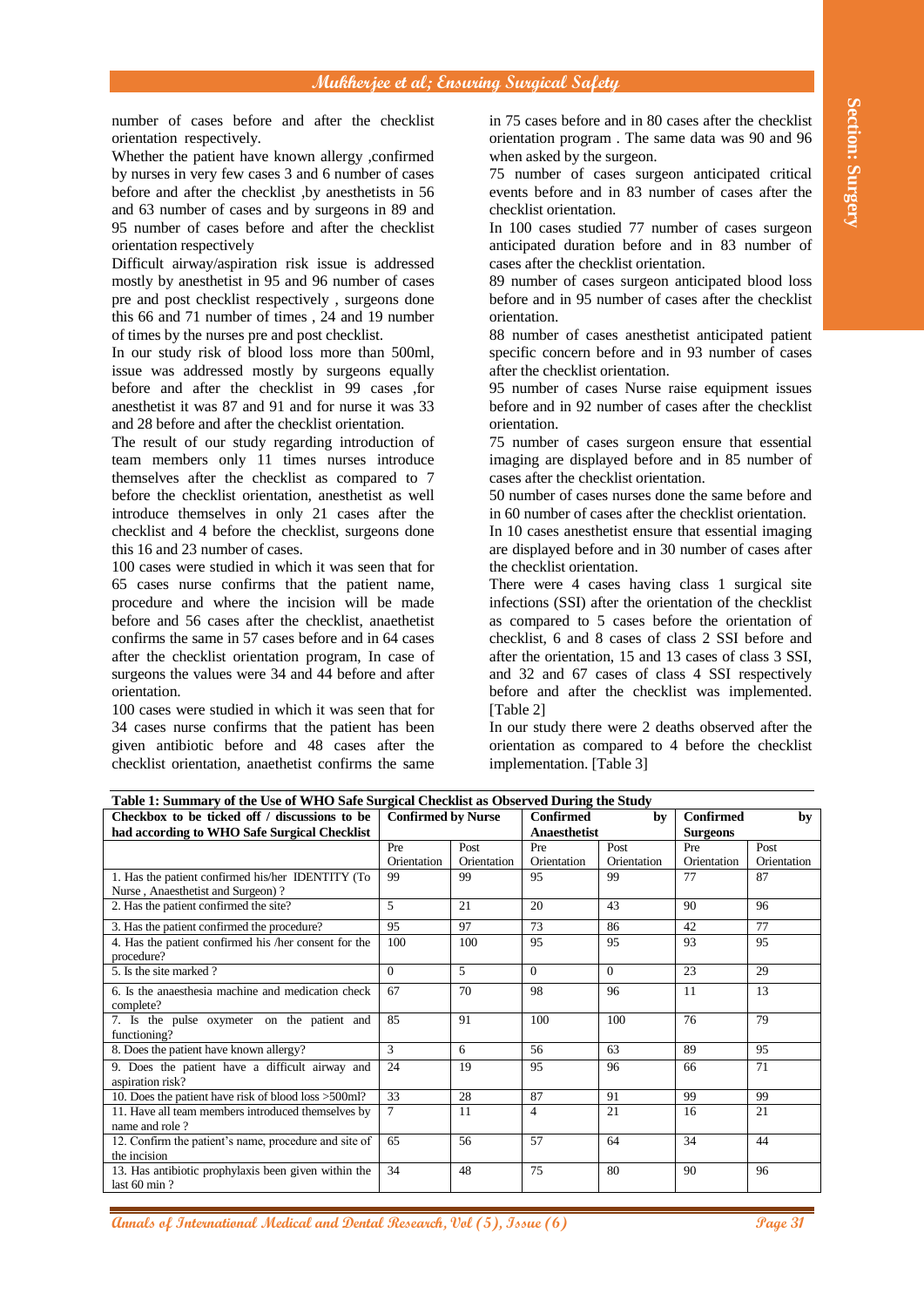**Mukherjee et al; Ensuring Surgical Safety**

| 14. Anticipated critical steps(To surgeon only)<br>15. Duration estimated (To Surgeon only)                                                                                                                                                                                                                                            |                           | NA<br>NA       | NA<br>NA       | NA.<br><b>NA</b>           | NA<br><b>NA</b>                                        | 75<br>77                                       | 83<br>88                                                                                                    |
|----------------------------------------------------------------------------------------------------------------------------------------------------------------------------------------------------------------------------------------------------------------------------------------------------------------------------------------|---------------------------|----------------|----------------|----------------------------|--------------------------------------------------------|------------------------------------------------|-------------------------------------------------------------------------------------------------------------|
| 16. Anticipated blood loss(To surgeon only)                                                                                                                                                                                                                                                                                            |                           | NA             | <b>NA</b>      | NA                         | <b>NA</b>                                              | 89                                             | 95                                                                                                          |
| 17. Any patient specific concern?(To anesthetist)                                                                                                                                                                                                                                                                                      |                           | NA             | <b>NA</b>      | 88                         | 93                                                     | NA                                             | NA                                                                                                          |
| 18. Are there equipment issues or any concern (To                                                                                                                                                                                                                                                                                      |                           | 95             | 92             | NA                         | NA                                                     | NA                                             | NA                                                                                                          |
| nursing team)<br>19. Is essential imaging displayed?                                                                                                                                                                                                                                                                                   |                           | 50             | 60             | 10                         | $\overline{30}$                                        | 75                                             | 85                                                                                                          |
| 20. Nurse confirms the name of the procedure(before                                                                                                                                                                                                                                                                                    |                           | 22             | 43             | <b>NA</b>                  | NA                                                     | NA                                             | <b>NA</b>                                                                                                   |
| patient leaving OT)                                                                                                                                                                                                                                                                                                                    |                           |                |                |                            |                                                        |                                                |                                                                                                             |
| 21. Nurses confirms count                                                                                                                                                                                                                                                                                                              |                           | 100            | 100            | NA                         | <b>NA</b>                                              | <b>NA</b>                                      | <b>NA</b>                                                                                                   |
| 22. Specimen Labelling                                                                                                                                                                                                                                                                                                                 |                           | $\Omega$<br>76 | $\Omega$<br>76 | NA<br>76                   | <b>NA</b><br>76                                        | 30<br>76                                       | 74<br>76                                                                                                    |
| 23. What are the key concerns for recovery and<br>management of this patient?                                                                                                                                                                                                                                                          |                           |                |                |                            |                                                        |                                                |                                                                                                             |
|                                                                                                                                                                                                                                                                                                                                        |                           |                |                |                            |                                                        |                                                |                                                                                                             |
| Table 2: Evidence of SSI in Pre and Post Orientation Phases                                                                                                                                                                                                                                                                            |                           |                |                |                            |                                                        |                                                |                                                                                                             |
| <b>CLASS</b><br><b>Pre Intervention</b><br>(Before checklist orientation)                                                                                                                                                                                                                                                              |                           |                |                | <b>Post Intervention</b>   | (After checklist orientation)                          |                                                |                                                                                                             |
| <b>CLASS ISSI</b><br>5                                                                                                                                                                                                                                                                                                                 |                           |                |                |                            | $\overline{4}$                                         |                                                |                                                                                                             |
| <b>CLASS II SSI</b><br>8                                                                                                                                                                                                                                                                                                               |                           |                |                |                            | 6                                                      |                                                |                                                                                                             |
| <b>CLASS III SSI</b>                                                                                                                                                                                                                                                                                                                   | 13                        |                |                |                            | 15                                                     |                                                |                                                                                                             |
|                                                                                                                                                                                                                                                                                                                                        | <b>CLASS IV SSI</b><br>67 |                |                |                            | $\overline{32}$                                        |                                                |                                                                                                             |
| Table 3: Evidence of DEATHS before and after the                                                                                                                                                                                                                                                                                       |                           |                |                |                            |                                                        |                                                | and complications before and after the checklist                                                            |
| implementation of checklist                                                                                                                                                                                                                                                                                                            |                           |                |                |                            | orientation were compared.                             |                                                |                                                                                                             |
|                                                                                                                                                                                                                                                                                                                                        | Number of deaths          |                |                |                            |                                                        |                                                | If we summarise the results according to the                                                                |
| Before checklist                                                                                                                                                                                                                                                                                                                       | $\overline{\mathcal{A}}$  |                |                |                            |                                                        |                                                | members of the surgical team concerned, there were                                                          |
| After checklist                                                                                                                                                                                                                                                                                                                        | $\overline{2}$            |                |                |                            |                                                        |                                                | 21 cases where the nurse asked the patient to                                                               |
|                                                                                                                                                                                                                                                                                                                                        |                           |                |                |                            |                                                        |                                                | confirm the site of operation after the orientation of                                                      |
|                                                                                                                                                                                                                                                                                                                                        | <b>DISCUSSION</b>         |                |                |                            |                                                        |                                                | the checklist, the same data were 5 before the                                                              |
|                                                                                                                                                                                                                                                                                                                                        |                           |                |                |                            |                                                        |                                                | checklist implementation. In 5 cases nurses checked                                                         |
| Surgical care has been an essential component of                                                                                                                                                                                                                                                                                       |                           |                |                |                            |                                                        |                                                | whether the site is marked or not as compared to $0$                                                        |
| health care over the world for over a century. As the                                                                                                                                                                                                                                                                                  |                           |                |                |                            |                                                        |                                                | before the orientation, in 43 cases nurses asked the                                                        |
| frequency of traumatic injuries, cancers and                                                                                                                                                                                                                                                                                           |                           |                |                |                            |                                                        |                                                | patient to confirm the procedure. No difference was                                                         |
| cardiovascular disease are continuously rising, the                                                                                                                                                                                                                                                                                    |                           |                |                |                            |                                                        |                                                | found in some questions (patient identity, checking                                                         |
| impact of surgical intervention on public health                                                                                                                                                                                                                                                                                       |                           |                |                |                            |                                                        |                                                | consent, sterility, instrument count) where nurses                                                          |
| systems is continuously growing. Every year,                                                                                                                                                                                                                                                                                           |                           |                |                |                            |                                                        |                                                | were checking these in almost 100 per cent of cases                                                         |
| millions of people undergo surgical interventions                                                                                                                                                                                                                                                                                      |                           |                |                |                            | before and after the orientation of the checklist.     |                                                |                                                                                                             |
| that account for an estimated 13% of the world's                                                                                                                                                                                                                                                                                       |                           |                |                |                            |                                                        |                                                | When it comes to anaesthetists, there were 43 cases<br>where anaesthetists asked the patient to confirm the |
| total disability-adjusted life years (DALYs). While                                                                                                                                                                                                                                                                                    |                           |                |                |                            |                                                        |                                                | site of operation as compared to 22 before the                                                              |
| surgical procedures are intended to save lives, unsafe                                                                                                                                                                                                                                                                                 |                           |                |                |                            |                                                        |                                                | checklist orientation .In 86 cases, the anaesthetist                                                        |
| surgical care can cause significant harm.                                                                                                                                                                                                                                                                                              |                           |                |                |                            |                                                        |                                                | ensured that the patient confirmed the procedure                                                            |
| To address surgical safety WHO has undertaken                                                                                                                                                                                                                                                                                          |                           |                |                |                            | after the orientation as compared to 73 cases earlier. |                                                |                                                                                                             |
| many global and regional initiatives. Much of this<br>work has been taken from the WHO Second Global                                                                                                                                                                                                                                   |                           |                |                |                            |                                                        |                                                | In the question of team members introducing                                                                 |
| Patient Safety Challenge - "Safe Surgery, Saves                                                                                                                                                                                                                                                                                        |                           |                |                |                            |                                                        |                                                | themselves, anaesthetist introduce themselves 21                                                            |
| Lives". "Safe Surgery , Saves Lives" targeted to                                                                                                                                                                                                                                                                                       |                           |                |                |                            |                                                        |                                                | times after the checklist orientation as compared to 4                                                      |
| improve the safety of surgical care around the world                                                                                                                                                                                                                                                                                   |                           |                |                |                            |                                                        |                                                | times before the orientation. Moreover there were 30                                                        |
|                                                                                                                                                                                                                                                                                                                                        |                           |                |                |                            |                                                        |                                                | cases where anaesthetist ensured that essential                                                             |
| by defining a core set of safety standards that could<br>be applied in all WHO Member States . The WHO                                                                                                                                                                                                                                 |                           |                |                |                            |                                                        | imaging was displayed after the orientation as |                                                                                                             |
| Surgical Safety Checklist is a tool designed to<br>improve the safety of surgical procedures by the help<br>of surgeons, anaesthetists and nurses to perform key<br>safety checks during vital phases of perioperative<br>care before the induction of anaesthesia, prior to skin<br>incision and before the team leaves the operating |                           |                |                |                            | compared to 10 cases before the orientation.           |                                                |                                                                                                             |
|                                                                                                                                                                                                                                                                                                                                        |                           |                |                |                            |                                                        |                                                | No difference was found in some questions (consent,                                                         |
|                                                                                                                                                                                                                                                                                                                                        |                           |                |                |                            |                                                        |                                                | pulse oximeter checking, difficult airway and                                                               |
|                                                                                                                                                                                                                                                                                                                                        |                           |                |                |                            |                                                        |                                                | aspiration risk), as they were almost 100% before                                                           |
|                                                                                                                                                                                                                                                                                                                                        |                           |                |                | and after the orientation. |                                                        |                                                |                                                                                                             |
|                                                                                                                                                                                                                                                                                                                                        |                           |                |                |                            |                                                        |                                                | Where surgeons are concerned, there were 77 cases                                                           |
| room.[10]                                                                                                                                                                                                                                                                                                                              |                           |                |                |                            |                                                        |                                                | where surgeons confirmed that the patient knew                                                              |
| The total number of surgeries observed were 100,                                                                                                                                                                                                                                                                                       |                           |                |                |                            |                                                        |                                                | about the procedure after the implementation of the                                                         |
| during the period of our study.                                                                                                                                                                                                                                                                                                        |                           |                |                |                            |                                                        |                                                | checklist as compared to 42 cases before the                                                                |
| These are all general surgical cases routinely done in                                                                                                                                                                                                                                                                                 |                           |                |                |                            |                                                        |                                                | orientation, moreover there were 74 cases where the                                                         |
| our hospital. The data before and after the                                                                                                                                                                                                                                                                                            |                           |                |                |                            |                                                        |                                                | surgeon ensured that the specimens are labelled after                                                       |
| orientation of checklist were observed and outcome                                                                                                                                                                                                                                                                                     |                           |                |                |                            |                                                        |                                                | the surgery as compared to 30 cases before the                                                              |
| in terms of compliance to the items of the checklist                                                                                                                                                                                                                                                                                   |                           |                |                | orientation.               |                                                        |                                                |                                                                                                             |
|                                                                                                                                                                                                                                                                                                                                        |                           |                |                |                            |                                                        |                                                |                                                                                                             |
|                                                                                                                                                                                                                                                                                                                                        |                           |                |                |                            |                                                        |                                                |                                                                                                             |
| <b>Annals of International Medical and Dental Research, Vol (5), Issue (6)</b>                                                                                                                                                                                                                                                         |                           |                |                |                            |                                                        |                                                | Page 32                                                                                                     |

| <b>Pre Intervention</b>        | <b>Post Intervention</b>      |
|--------------------------------|-------------------------------|
| (Before checklist orientation) | (After checklist orientation) |
|                                |                               |
|                                |                               |
|                                |                               |
| 67                             | 32                            |
|                                |                               |

|                  | <b>Number of deaths</b> |
|------------------|-------------------------|
| Before checklist |                         |
| After checklist  |                         |

## **DISCUSSION**